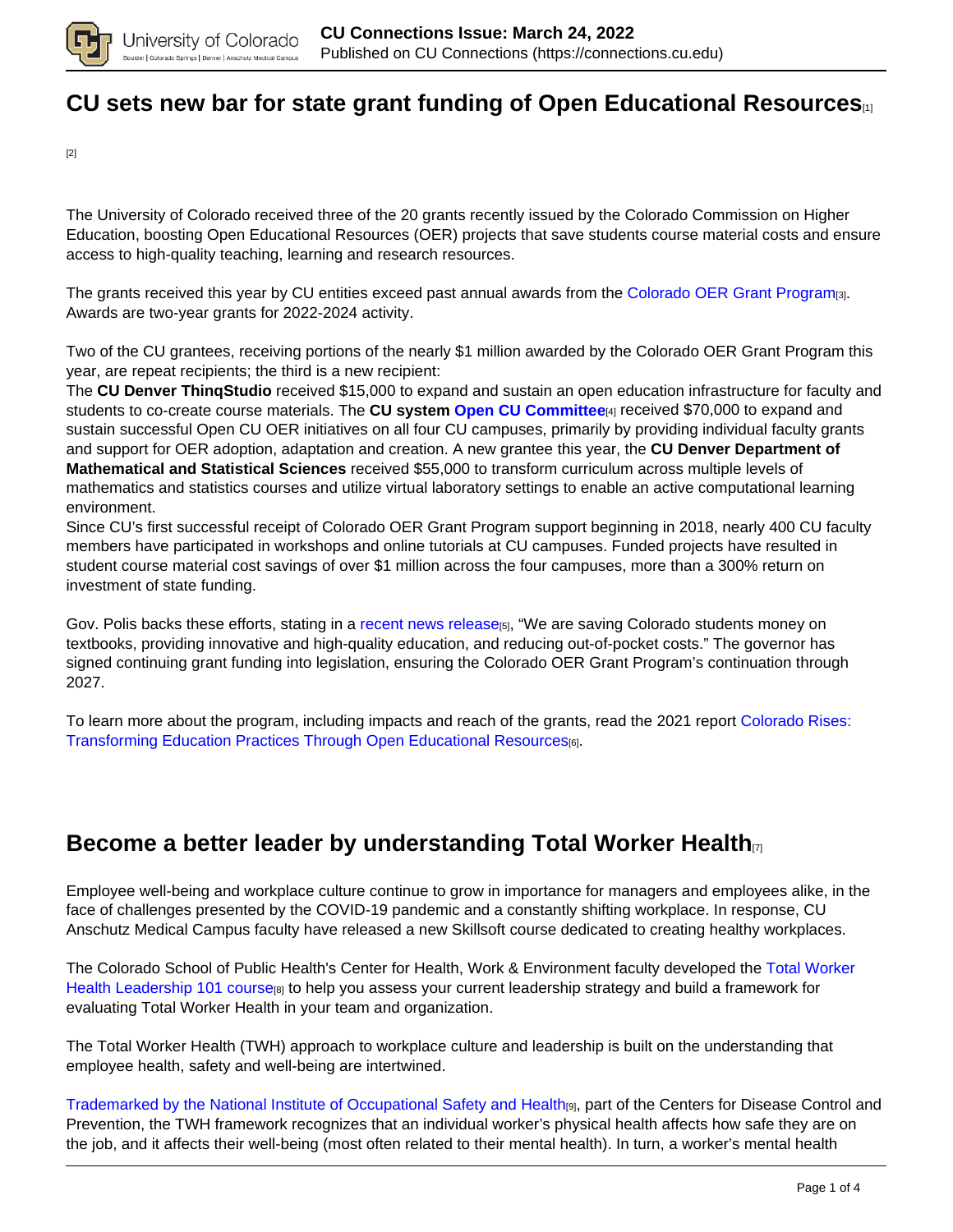

affects their physical health and how safe they are at work.

Understanding the relationships between employee health, safety and well-being, and learning how to better promote each facet in your employees' experiences, is essential for effective leadership.

The Total Worker Health Leadership 101 course is recommended for managers and supervisors interested in learning how to become leaders who can drive organizational change to achieve TWH.

Now available at no cost for CU faculty and staff, this 50-minute training can be completed online, at your own pace. At the end of this course, you will be able to identify:

The five practices of TWH leadership and your role in defining organizational culture The business case for TWH What makes a healthy and safe workplace The employee perspective of a healthy and safe workplace Ways to enhance and support your personal well-being

Leaders who implement a TWH approach in their management style and workplace will find this holistic framework ensures employees remain safe, healthy and well.

Christine Gillen, associate dean administration and finance at the ColoradoSPH and co-chair of the ColoradoSPH Total Health Committee, attended a version of this course in April 2020 along with other managers from the school.

"Our grassroots initiatives within the school have blossomed using the research-based practices from this course," Gillen said. "This course reinforced the value of understanding the employee perspective. At ColoradoSPH, we listen to concerns, ask for opinions, take risks and try new things to maximize the employee experience."

**Take the free Total Worker Health Leadership 101 Skillsoft course**[8]**.** For questions, reach out to Madison Crepeau at madison.crepeau@cuanschutz.edu[10].

### **CU Innovation and Efficiency Awards program attracts big ideas**[11]

At the Office of University Controller, we've been hearing from many CU employees about their outstanding innovations and process improvements during this year's entry period for the CU Innovation and Efficiency Awards[12]. Many of the ideas transfer in application to the rest of us – or get us thinking of new approaches to the work we do, which may spark next year's submissions.

In just over a month, we've received submissions describing new approaches to research training and infrastructure management. We've heard about a mobile app developed to help professors and clinicians manage administrative tasks on the go. We've seen how one department created a hub of critical documents and guidance to aid its employees working remotely, and we've even received an innovation on promoting innovation.

What will come next? This year's CU Innovation and Efficiency Awards submission period ends March 31, so we look forward to receiving and sharing many more great ideas in the coming weeks.

In the meantime, we've redesigned our website for past submissions<sub>[13]</sub>, making it easier for employees to find ideas and process improvements relevant to their own work areas. We hope that you'll take some time to see what's out there – https://www.cu.edu/controller/innovation-efficiency-awards/past-submissions<sub>[13]</sub> -- and share in the innovation and creativity of your CU colleagues.

-- Office of University Controller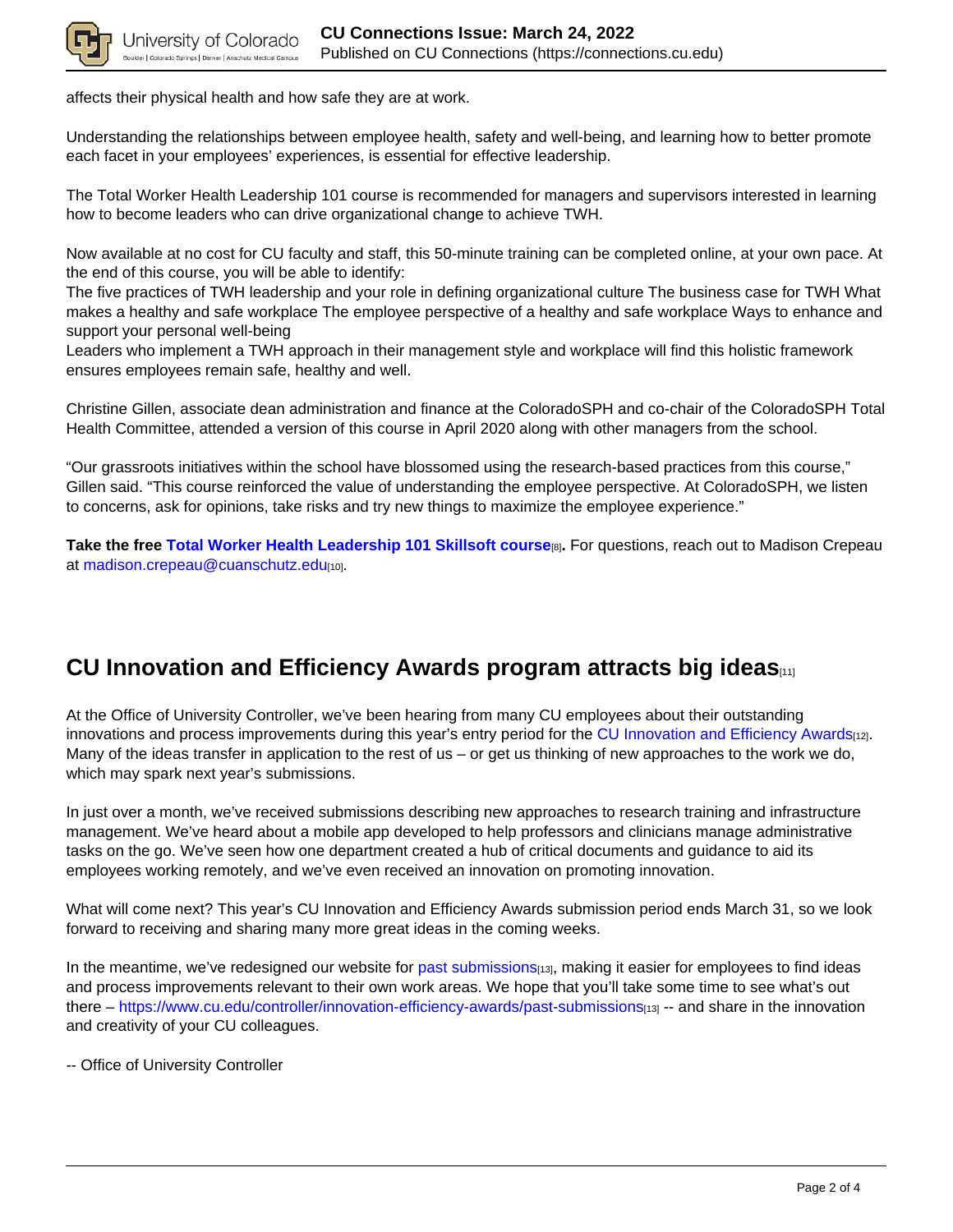

**Match Day ceremony reveals residency locations for graduating students at CU School of Medicine** 

**U.S. representatives to hold bipartisan discussion on climate solutions April 14**[15]

**UCCS alum named 2022 Colorado Teacher of Year and national finalist**[16]

**Chancellor Marks announces new Chief of Staff**[17]

**Ruzzene named acting vice chancellor for research and innovation, dean of institutes** 

**Farney named Associate Dean of Library Administration**[19]

**Larson-Krieg steps down as chair of CU Denver Staff Council**[20]

**COVID cases appear to be rising again in Colorado. Is another surge likely?**[21]

**Are the U.S. and Russia in an economic cold war or something even worse? Experts weigh in**[22]